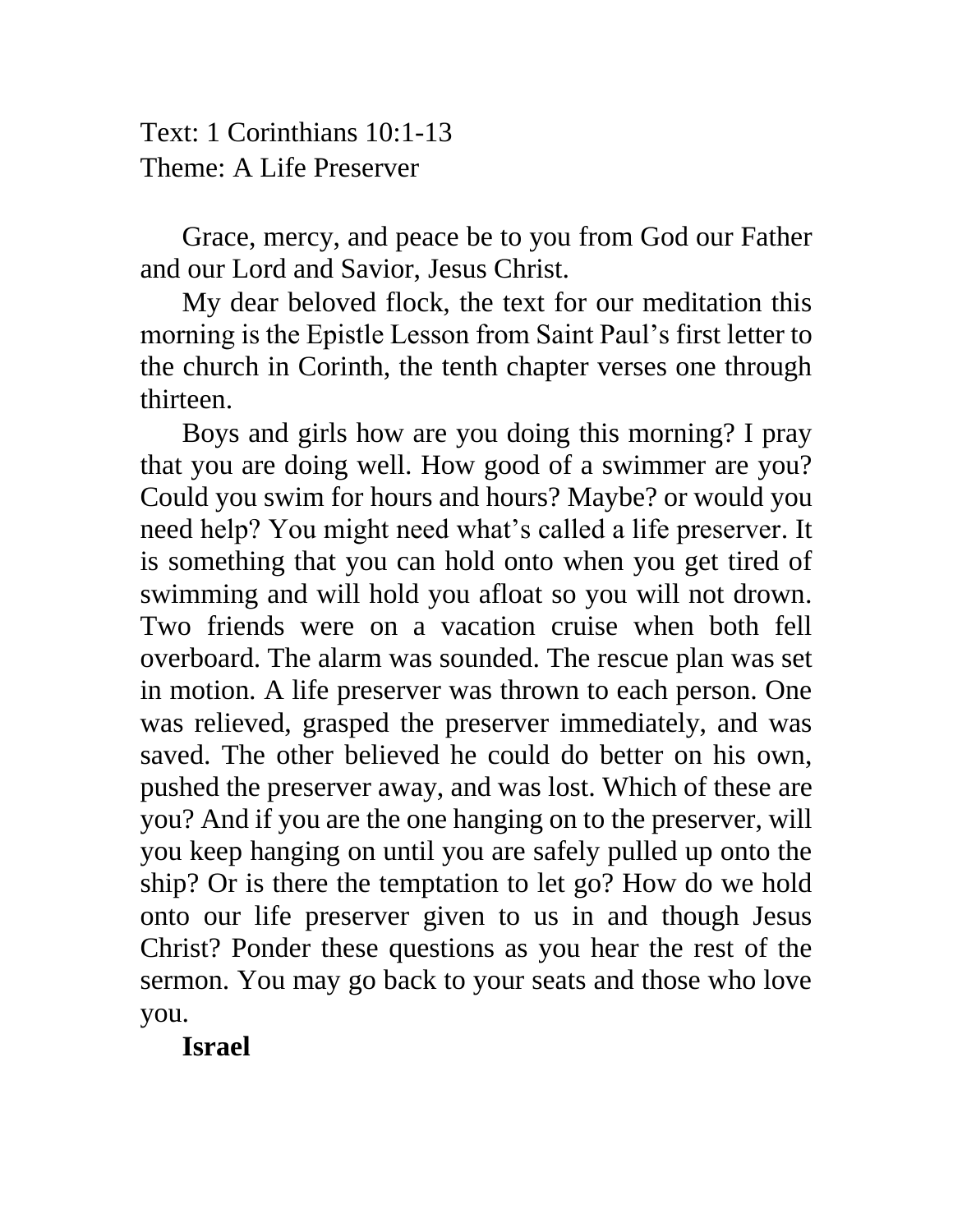In our text for today, Saint Paul draws on the history of Israel and uses it as an example of how people who have seen great things still need to be careful that they do not lose the thing that they have been given.

The Israelites saw great and wonderful things. They were a privileged group of people. Graciously saved by God from slavery to the Egyptians. By God's grace they saw and were a part of things that no people before or since has seen or been a part of. Whose else but Israel had seen the Lord of the universe blazing a trail for them through the wilderness with a pillar of could in the daytime and a pillar of fire at night? Who else but Israel had walked through the center of the Red Sea on dry ground with the water stacked up on both sides? Every Israelites who went through that dramatic baptism had a reason to think: "I must be one of God's people. Look at what great thing He is doing for me!"

They were certainly a privileged people. God Himself was their ruler, shepherd, and guide. Every year, the Israelites were to recall that saving event, called the Passover. That reminder sustained and preserved the new life that they had been given, that new freedom from slavery and oppression.

Christ Himself was present with them in the rock that provided water and in the manna from heaven. Daily, they were provided for by God Himself. They daily saw the wonderous things of God for their good. Even those wonderous signs that they daily saw, they rejected. They fell into idolatry, sin, and eternal death. However, those who did not reject the rock, those who held into the promises of God, were saved through their faith. Out of all of the original Israelites who walked through the Red Sea, 600,000 plus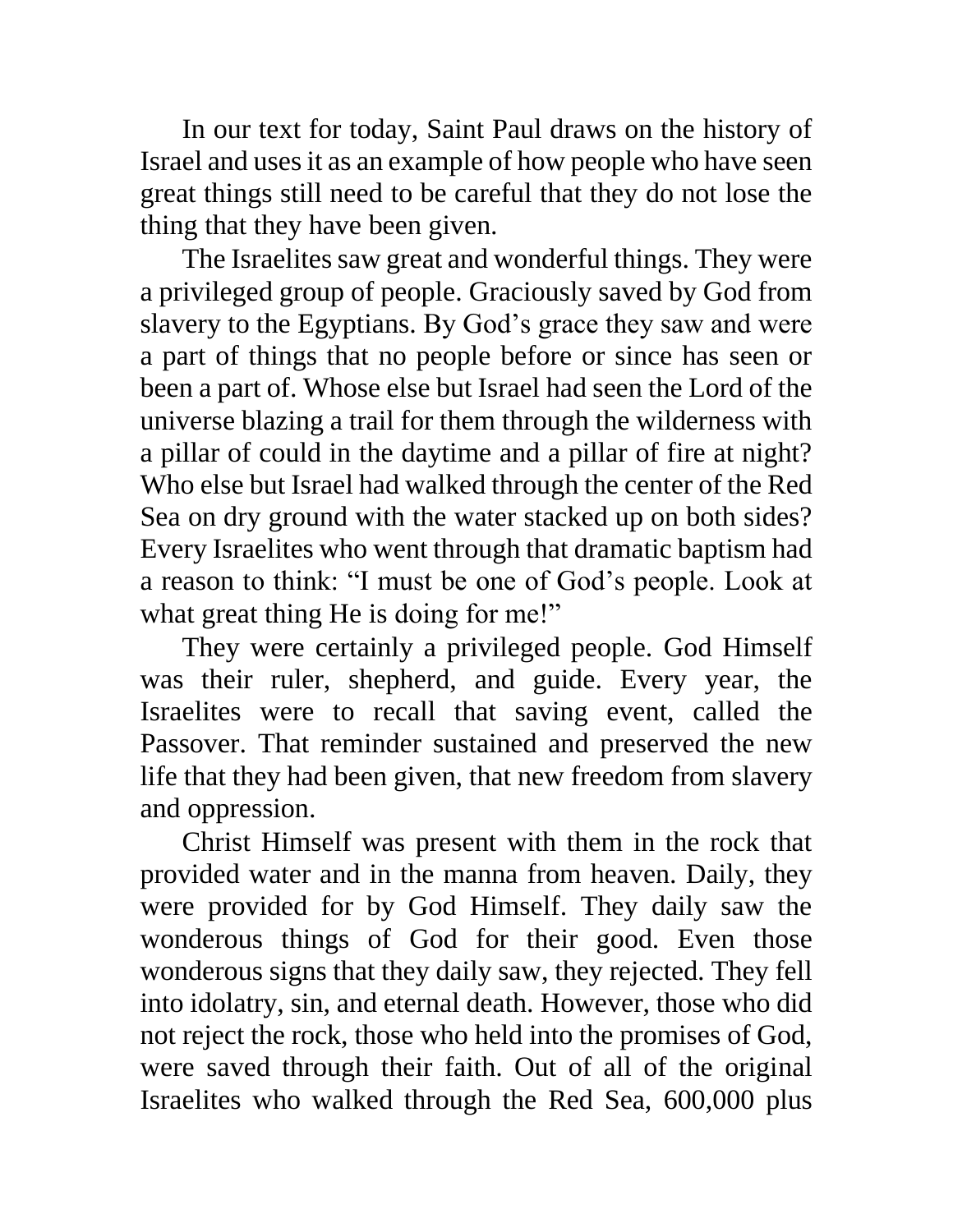men twenty years and older, there was only two, Faithful Joshua and Caleb, who entered the Promised Land.

## **Corinthians**

If people as privileged as Israel could fall away from their God, what warning for us! Paul takes this history of Israel and applies it to the case of the Corinthian Church. Just as the people of Israel, the church in Corinth have graciously saved by God from bondage to the pagan idols. They are no longer slaves to false gods of wood, stone, and lustful passions.

They too have seen the gracious works of God for them in and through Jesus Christ. Their reaction? One bordering on arrogance leading to eternal damnation. They took the mercy of God for granted, thinking that they could go back to their old ways and be fine. Rather, than being separated from former ways of ungodly living, they returned to it! Saint Paul warns them against this using the history of Israel. He says, 'do not be idolaters as some of them were…We must not indulge in sexual immorality… we must not put Christ to the test.' Why? Because Baptism into Christ meant a new way of life. It means putting away forever former things. No longer going after sinful ways, but resisting them by standing firm in Christ Jesus. They must be on guard and take heed lest they fall. Recalling their Baptism and salvation in Christ (including the Lord's Supper, as Paul will explain later), they are sustained and preserved that new life that is granted to them.

Where the Word and Sacraments are, there Christ is present. He accompanied the Corinthians, just as He did ancient Israel. Because Christ is with them, they are provided the way out of sinful dangers. They depend, not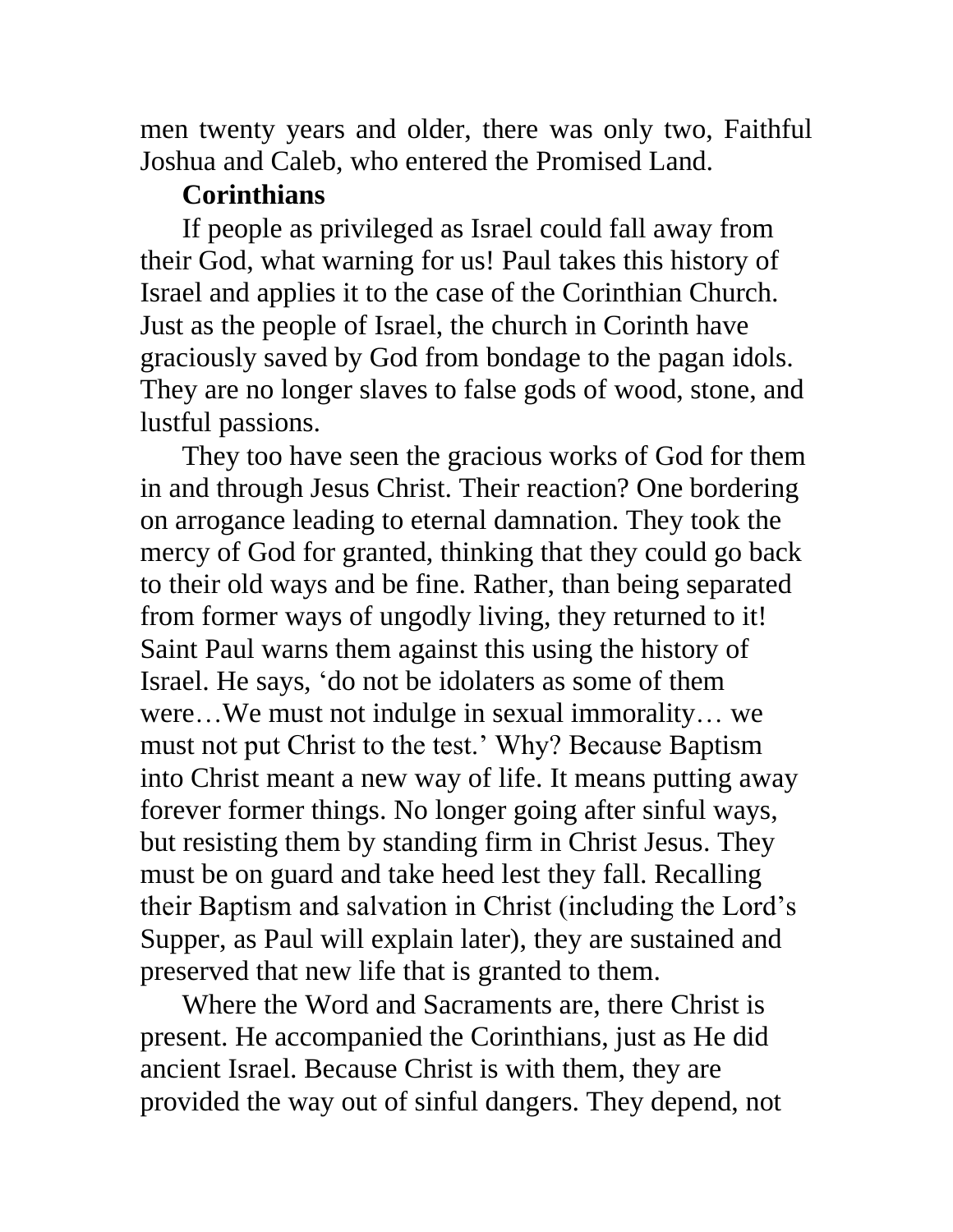upon themselves and their own strength, but upon Christ's death and resurrection for them. They do not become arrogant and prideful, thinking that they can sin and do whatever they want. If they do that, then they are rejecting Christ and are lost. Those grasping him through faith are saved. It means repenting of their sins, again and again, living in the forgiveness of Christ.

*Illustration:* Sinful behaviors can box us in and make us feel constrained and unable to escape. Following Jesus is like discovering a passageway out of those behaviors.

## **US**

The same case can be made with us. We have been graciously saved by God from compulsion to embrace our pagan culture. We have seen the great signs and wonders that God has done on our behalf, by sending His only Son, to suffer, bleed and die for you and me. We can not become arrogant. We have the same weaknesses as Israel and Corinth.

Christ, our leader, the Son of God, has mercy upon you by sending pastors as his undershepherds. It is the responsibility of a pastor to forgive you of your sins in the name and stead of Christ. To remind you of the new life given to you in your baptism. To help you and strengthen you by the Gospel to live out that new life given to you in Christ. Living out this new life is not an easy task, we are daily tempted, we daily struggle.

Yet, remembering what Jesus has done for us. That He has taken away all of our sins and removed them from us. That He has given to us new life by His resurrection, we are strengthened. The same as Israel of Old and the church in Corinth, we too have Christ present with and for us. Christ